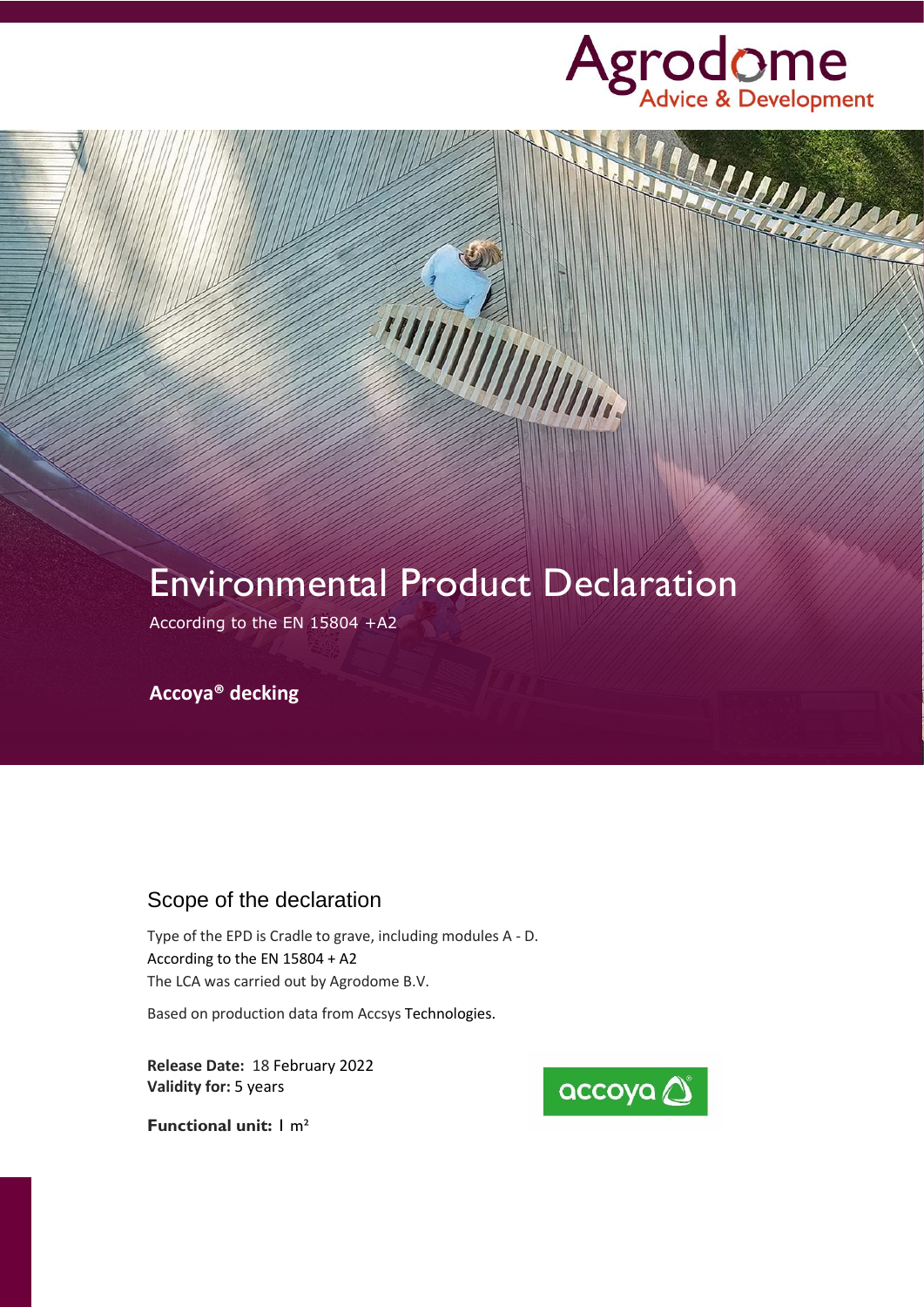

#### Goal and Target Group

#### Goal

This declaration covers the environmental effects throughout the lifetime of the product Accoya® decking.

#### Target audience

The EPD can be used for building or building part level assessments by designers, architects, constructors, developers etc. The EPD is made for business-to-business communication and can be used for business-to-consumer communication purposes. The background EPD report is third party verified.

#### Product description

Accoya® wood is made of Radiata Pine (species) from New Zealand. The sawn wood is transported to Arnhem where it is acetylated. The acetylation process increases the stability and reduces the impact of natural elements significantly. For this reason warranties are provided up until 50 years, with an expected service life of a minimum of 60 years. During acetylation, the hydroxyl groups within the wood are replaced by acetyl groups, which are more chemically stable and attract less moisture. Minimal acetic anhydride or acetic acid residue is present in the final product (<0.5%), making Accoya® a nontoxic material, resulting in wood that can be burned/processed similarly to non-modified wood.

Accoya® wood is a modified wood product, which means it can be used in various circumstances. The wood can made in various dimensions, depending on the application and demands of the end-user. It is recommended to use stainless steel fasteners in accordance with EN 10088-1, for example fasteners made of A2 or A4 stainless steel.

Accoya® wood is certified as FSC® mix (minimal 70% FSC® and the rest controlled wood) and Cradle to Cradle® Gold among other certificates. Please consult the website for an up-to-date overview of the sustainability credentials. https://www.accoya.com/uk/sustainability/ecolabels-acquired/

#### *Accoya® decking*

Accoya® can be used for decking because it has a durability class I (EN 350). The factory in Arnhem delivers Accoya® wood that can be processed by their partners into the desired shape and dimensions. The construction can vary depending on the demands and wishes of the buyer. In this study the calculations are based upon Gadero's "build your own wooden deck" explanation, which can be consulted via https://gadero.nl/vlonder-bouwen/. This input is verified and, to specify for Accoya®, adjusted where necessary by Accsys. In the study the calculation is made on basis of a 4m\*5m terrace, this included planks (4200\*195\*28mm), beams (4000\*45\*70mm) and fasteners (clips and screws). The planks have an individual spacing of 0.01m and an overhang of 0.1m on the beams The beams are placed with a 0.4m spacing.

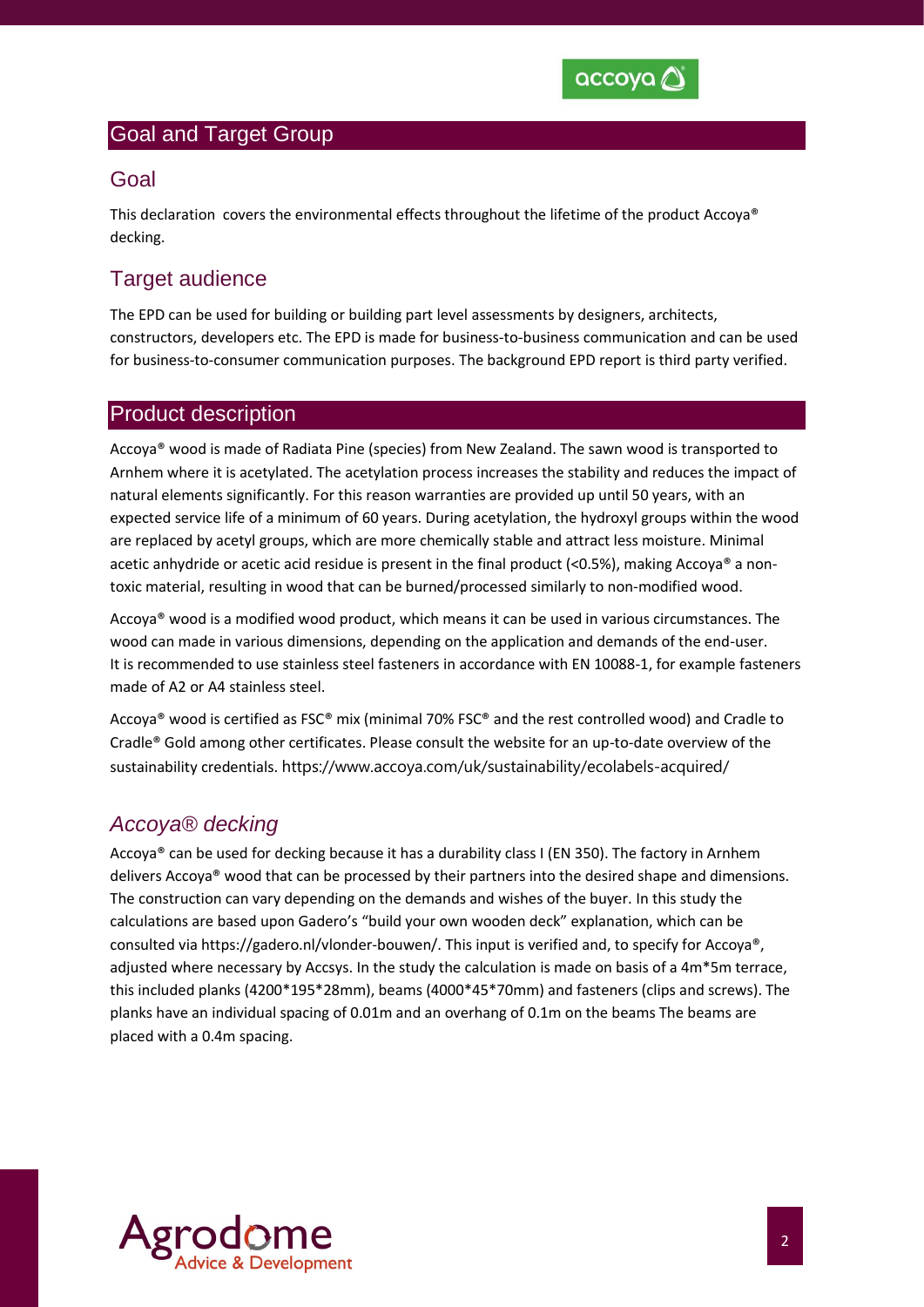

#### Composition Accoya®, decking

| Material                      | Share               |
|-------------------------------|---------------------|
| Accoya <sup>®</sup> wood      | $\frac{0}{2}$<br>99 |
| Fasterners (screws and clips) | $1 \frac{9}{6}$     |

#### Technical data Accoya® wood

| Durability                      | Class I (EN 350)                                 |
|---------------------------------|--------------------------------------------------|
| Density                         | average 515 kg / $m3$ , on delivery              |
| Fire resistance class           | C (ASTM E84); D (EN14915)                        |
| Heat transfer $(\lambda)$       | $0,12 W/m·K$ (EN 12667)                          |
| Bending strenght                | 40 N/mm <sup>2</sup> (EN 408)                    |
| Flexibility                     | 8800 N/mm <sup>2</sup> (EN 408)                  |
| Hardness (Janka)                | side 4100 N, end grain 6600 N (ASTM D143)        |
| Harness (Brinel)                | $2,4$ kgf/mm <sup>2</sup>                        |
| Shrink (wet to 65% RH at 20 °C) | Radial 0.4% Tangential 0.8%                      |
| Shrink (wet to oven dry)        | Radial 0.7% Tangential 1.5%                      |
| Equilibrium moisture content    | 3 - 5% at 65% relative humidity, 20 $^{\circ}$ C |

## LCA calculation rules

## Functional unit

### *Accoya® decking*

Accoya® decking floor made of acetylated Radiata pine, which originated from sustainably managed forest, profiled (4200x19,5x2,8 cm) ,incl. beams (4000\*45\*70mm), clips and fasteners, used in a 4m\*5m terrace calculated back to 1 m².

| <b>Name</b>     | <b>Value</b>    | Unit        |
|-----------------|-----------------|-------------|
| Functional unit | $1,00 \mid m^2$ |             |
| Weight          |                 | 17,84 kg/FU |

## Reference Service Life

The service life specified by the manufacturer is 60 years for the correct application of the product and the maintenance schedule recommended by the manufacturer.

There is no post-consumer take-back program. Considering the longevity of Accoya®, the company has not been in existence long enough for this type of initiative. Accsys, the producer of Accoya® wood has a

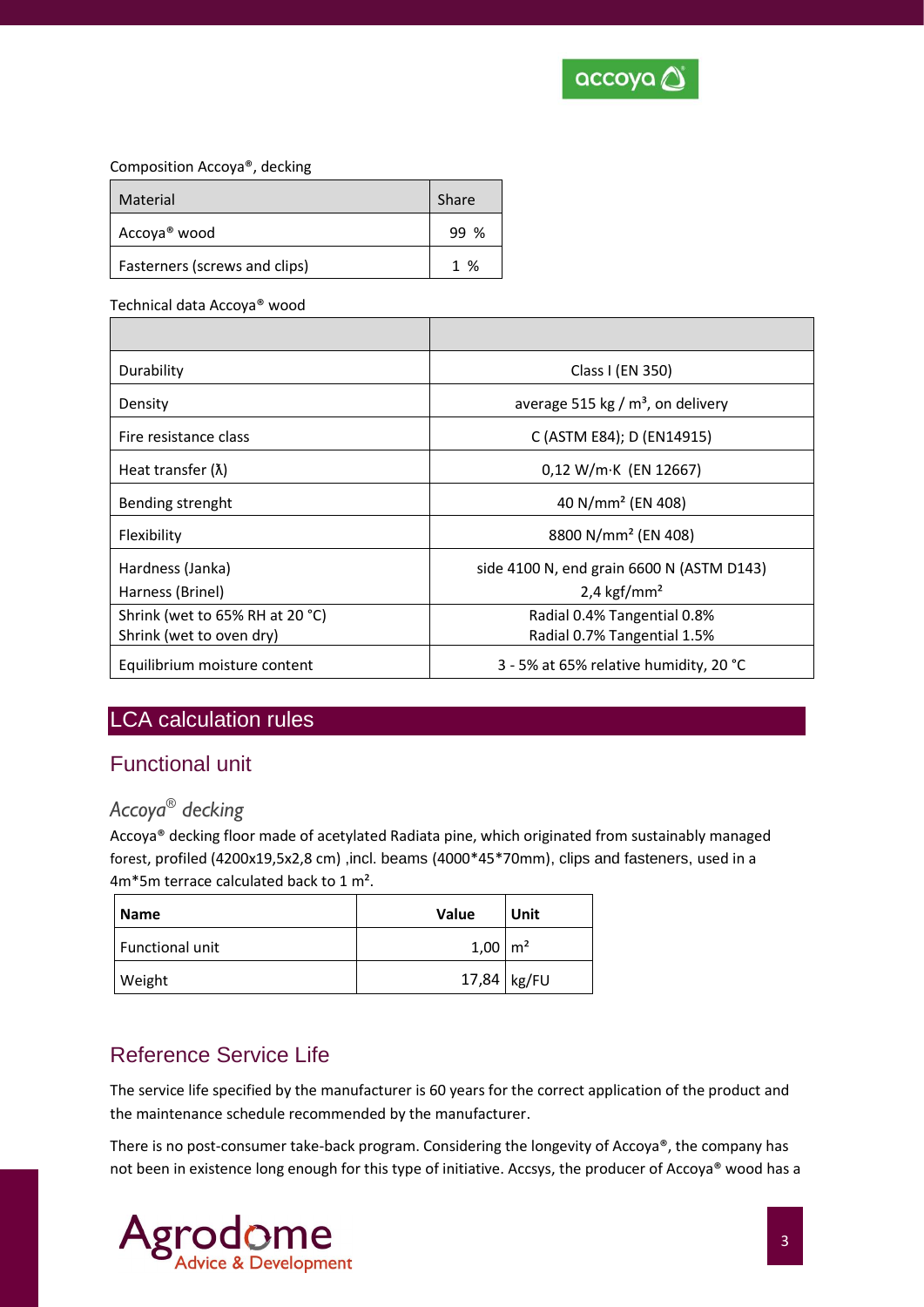

pre-consumer offcuts take-back reuse scheme in place, which collects offcuts to be reprocessed into another product. This is not included in the calculations.

#### Biogenic carbon storage

Biogenic carbon storage during the lifetime of Accoya® decking is calculated according to the EN16449, and with 1 kg biogenic carbon as equivalent to 44/12 kg of CO2:

27,4 kg CO2eq/m<sup>2</sup> = 7,47 Kg C/m<sup>2</sup>, planks and beams

## **Comparability**

A comparison or evaluation of EPD data is only possible if all datasets have been made in accordance with EN 15804 and the same product-related standard properties and modules have been taken into account.

#### System boundaries

The LCA study was created for "Cradle to Grave" according to the modules below and are the basis for calculations or can be used for further calculations All declared values relate to the specified functional unit. According to the European standard EN 15804 +A2

The environmental performance of building materials is categorized in four modules corresponding to different lifecycle phases in the building material; Modules A (production of materials and construction), B (use phase), C (end-of-life phase of the building) and D (loads and benefits outside the system boundary).

|                | Product stage |                |           | Construction<br>installation<br>stage |           |             |                | Use stage   |               |                                     |                             |                              | End of life stage |                     |                | Beyond<br>the<br>system<br>boundaries  |
|----------------|---------------|----------------|-----------|---------------------------------------|-----------|-------------|----------------|-------------|---------------|-------------------------------------|-----------------------------|------------------------------|-------------------|---------------------|----------------|----------------------------------------|
| Raw materials  | Transport     | Manufacturing  | Transport | installation<br>stage<br>Construction | Jse       | Maintenance | Repair         | Replacement | Refurbishment | <b>use</b><br>energy<br>Operational | use<br>water<br>Operational | -construction<br>منتناه<br>ة | Transport         | processing<br>Waste | Disposal       | Recycling-potential<br>Reuse-Recovery- |
| A <sub>1</sub> | A2            | A <sub>3</sub> | A4        | A <sub>5</sub>                        | <b>B1</b> | <b>B2</b>   | B <sub>3</sub> | <b>B4</b>   | <b>B5</b>     | B <sub>6</sub>                      | <b>B7</b>                   | C <sub>1</sub>               | C <sub>2</sub>    | C <sub>3</sub>      | C <sub>4</sub> | D                                      |
| ⊠              | ⊠             | ⊠              | ⊠         | ⊠                                     | ⊠         | X           | ⊠              | Ø           | ⊠             | $\Box$                              | $\Box$                      | ⊠                            | ⊠                 | ⊠                   | ⊠              | ⊠                                      |

For Accoya® decking, all the modules A1 – D have been examined except B6 and B7.

## Allocations

There are no allocation's for the co-products of the decking.

#### Production process

The production process of Accoya® decking is summarized in the flowchart. This flowchart includes the entire process from the base material to the waste phase.

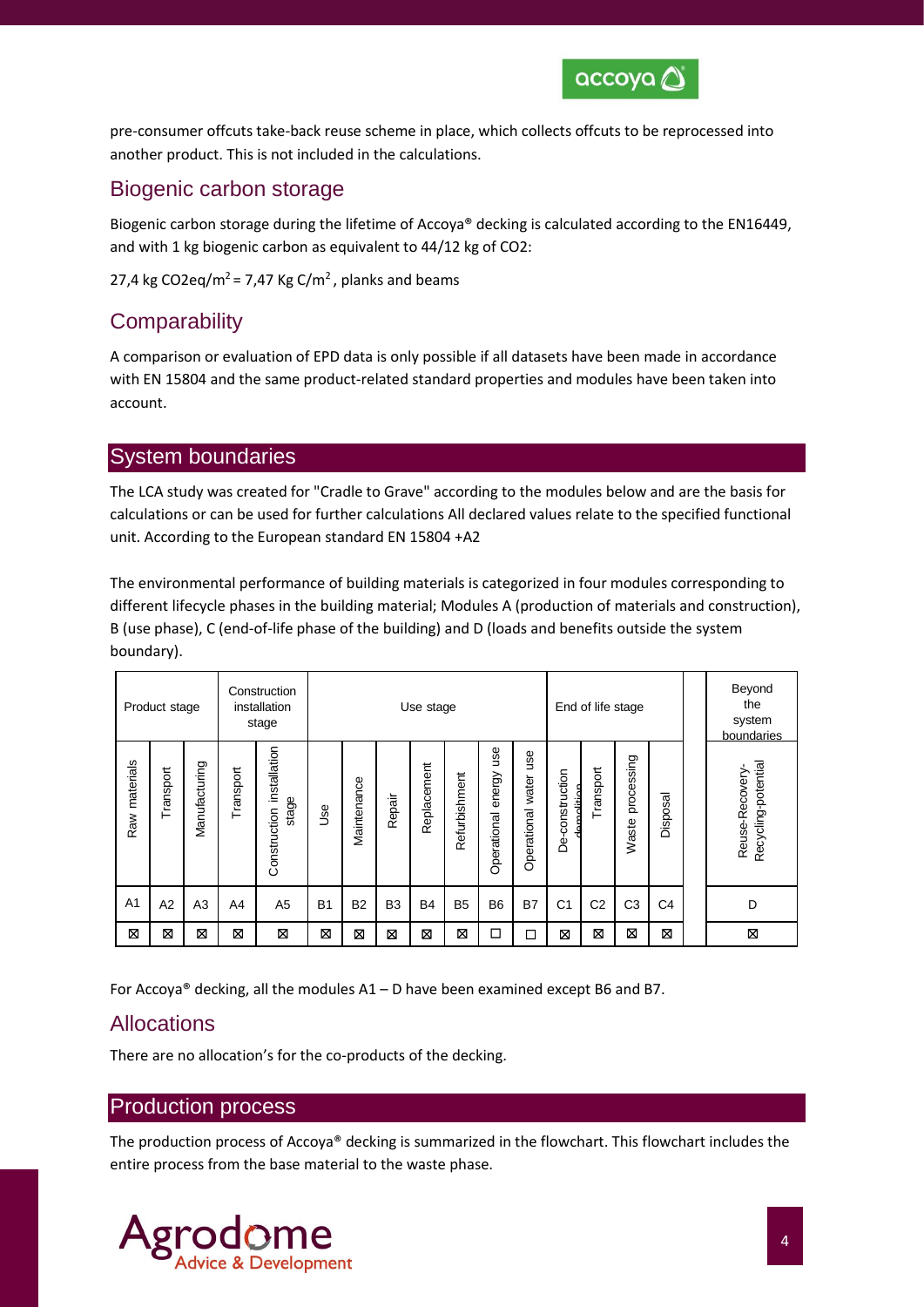

Flowchart Accoya® decking for 1m<sup>2</sup>

| A1 - A3 MANUFACTURING PHASE                |
|--------------------------------------------|
| <b>See Generic LCA</b>                     |
| Forestry and sawmill                       |
|                                            |
| (Sea)transport                             |
|                                            |
| drying                                     |
| Acetylation                                |
|                                            |
|                                            |
| Accoya planks and beams                    |
|                                            |
| Sawing and profiling for decking planks    |
| <b>LOADING ON LORRY</b>                    |
|                                            |
| <b>A4 TRANSPORT PHASE</b>                  |
| <b>TRANSPORT TO BUILDING SITE</b>          |
| A5 CONSTRUCTION PHASE                      |
| UNLOADING AND POSITIONING AT BUILDING SITE |
| <b>B1 - B7 USE AND MAINTENANCE PHASE</b>   |
| <b>MAINTENANCE PHASE: NO PROCESSES</b>     |
| C1 - C4 and D DISPOSAL PHASE               |
| <b>DEMOLITION</b>                          |
|                                            |
| TRANSPORT TO END-OF-LINE PROCESSING        |
|                                            |
| <b>END-OF-LIFE PROCESSSING</b>             |

### Explanation Flowchart and Life Cycle per phase

#### *Production phase (A1-3)*

After the wood (Radiata Pine) acetylation process is complete the Accoya® planks are stored in Arnhem. To create the decking planks, Accoya® planks are transported to a factory. Here the planks are profiled and sawn to the requested dimensions.

#### *Construction process phase (A4-5)*

#### Transport to the construction site (A4)

For the transport to the construction site calculated values are taken. Based upon the market share in volumes for the European market a calculation is made of the average weighted transport distance from factory to the building site. The average distance is 539,30 km (based upon 96% of the transports). The transport to the construction site is assumed to be empty return, default value. For the process 'Transport, freight, lorry >32 metric ton, euro5 {RER}| market for transport, freight, lorry >32 metric ton, EURO5 | Cut-off, U' is used.

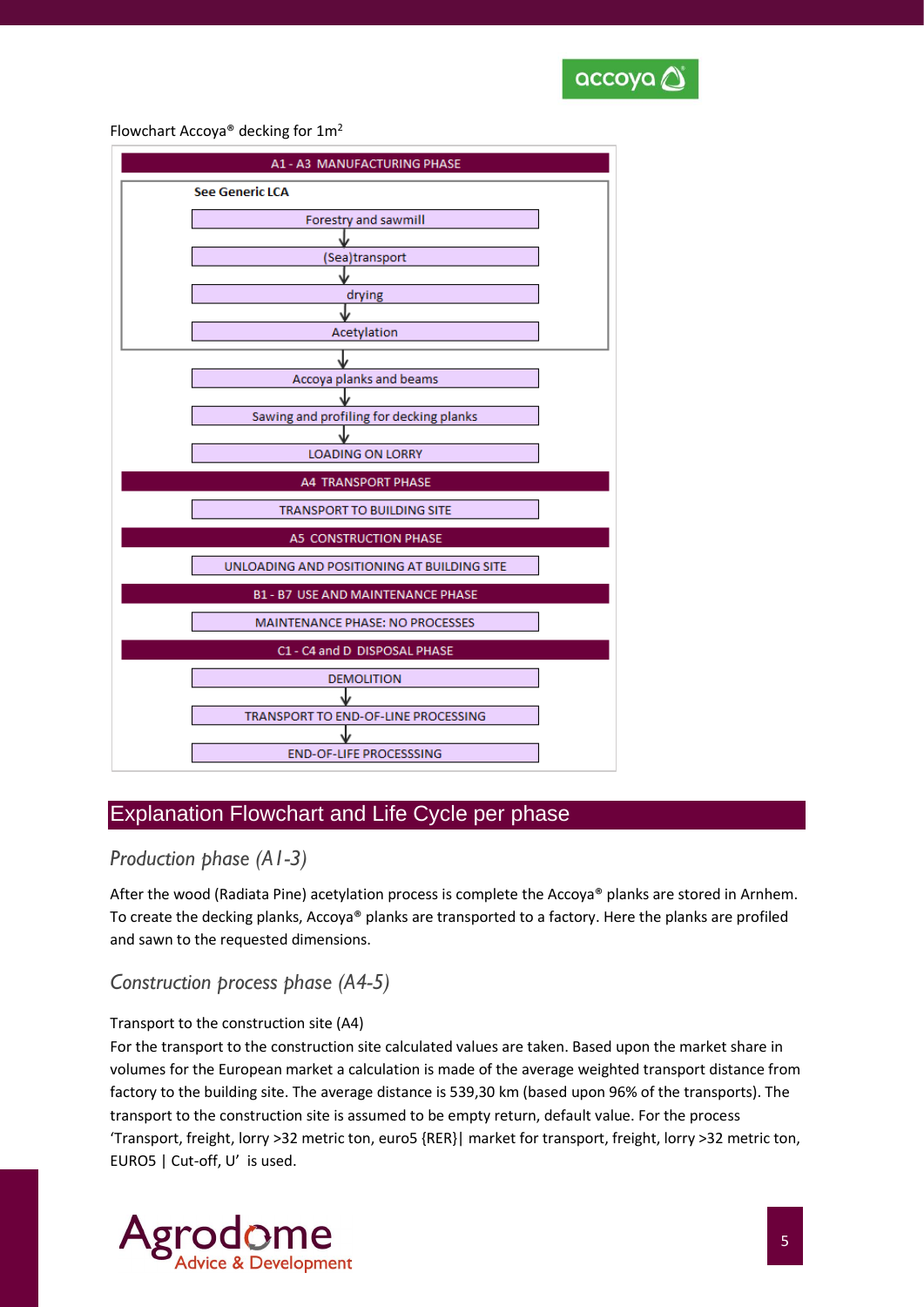

Processing and construction on the construction site (A5)

On the construction site the Accoya<sup>®</sup> decking planks will be fixed on the Accoya<sup>®</sup> beams with stainless steel screws and clips, only (electric) hand tools are used. At the building site there is a minimal loss of materials since the materials are coming in the right sizes.

## *Use phase (B1-7)*

The products made from Accoya® have a lifespan of 60 years when the product is used correctly. During this period, no additional maintenance is required, only manual cleaning with water and possibly detergent. The Accoya® decking does not release emissions during use.

### *End-of-life phase (C1-4)*

A number of assumptions have been made for the end-of-life phase:

#### *Disassembly and demolition (C1)*

Disassembly and demolition takes place manually, not an industrial process.

#### *Transport (C2)*

Transport phase assumptions: 50 km to sorting installation and 100 km from demolition or sorting location to processing location. For the process 'Transport, freight, lorry >32 metric ton, euro5 {RER}| market for transport, freight, lorry >32 metric ton, EURO5 | Cut-off, U' is used.

#### *Waste treatment (C3-C4)*

A weighted calculation, based upon European market shares (Volume based) is used for the waste scenario of the wood: 27% landfill, 67% incineration and 6% recycling. For the steel 99% recycling and for the foil (85% incinerations, 10% landfill and 5% recycling). The combustion of a number of products is processed in Module D.

#### *Benefits and burdens outside the system boundary (D)*

The income and expenses outside the system boundary relate to combustion in which energy use is avoided. The efficiency of heat and electricity recovery from waste material is 25,56% for heat and 13% for electricity.

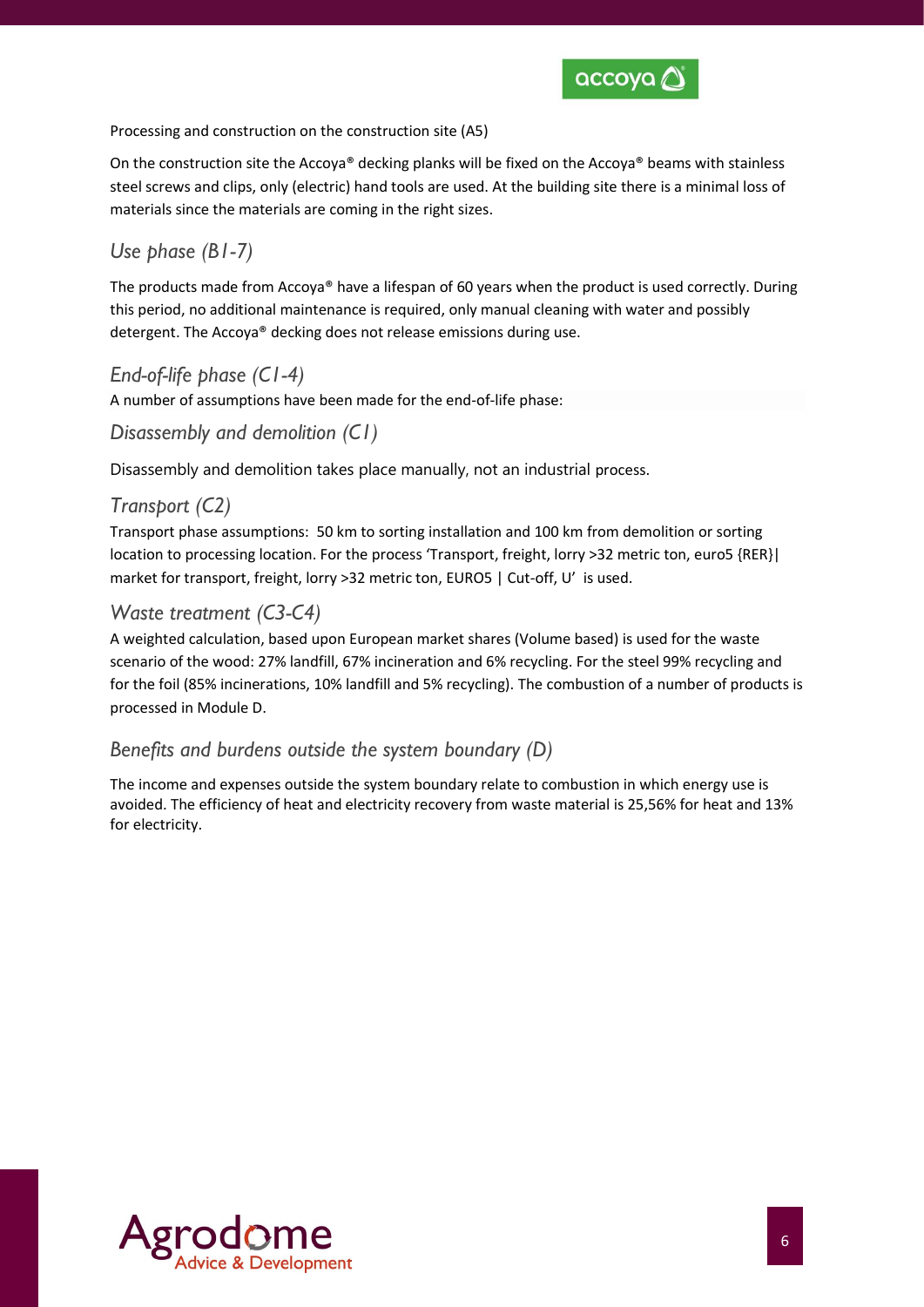

## LCA results

## *Core Environmental Indicators per FU (1 m 2 ) EN 15804 + amendment A2, Accoya® decking*

|                                           | Production                        |                                |                     | Construction<br>process stage |                                                                                                             | Use stage |                               |                          |                       |                                                |                                     |                                | End-of-life stage                                             |                                     |                        |               |                              |
|-------------------------------------------|-----------------------------------|--------------------------------|---------------------|-------------------------------|-------------------------------------------------------------------------------------------------------------|-----------|-------------------------------|--------------------------|-----------------------|------------------------------------------------|-------------------------------------|--------------------------------|---------------------------------------------------------------|-------------------------------------|------------------------|---------------|------------------------------|
| <b>Potential Environmental</b><br>Impacts | material<br>Raw<br>$\overline{z}$ | Transport<br>$\lambda$         | manufacturing<br>43 | Transport<br>$\overline{4}$   | Installation<br>45                                                                                          | Use<br>모  | Maintenance<br>B <sub>2</sub> | Repair<br>B <sub>3</sub> | <b>B4 Replacement</b> | Refurbishment<br>55                            | <b>B6</b> Operational<br>energy use | Operational<br>water use<br>P. | $\overline{\phantom{0}}$<br>Deconstruction<br>demolition<br>ರ | Transport<br>S                      | processing<br>C3 Waste | Disposal<br>ೆ | D Reuse, recovery, recycling |
| CC total<br>(kg CO2 equiv/FU)             | $4.32E + 00$                      |                                | 7,23E-02 2,59E+00   |                               | 2,17E-01 9,93E-01                                                                                           |           |                               |                          |                       | $0.00E+00$ 0.00E+00 0.00E+00 0.00E+00 0.00E+00 | <b>MNA</b>                          | <b>MNA</b>                     |                                                               | 0,00E+00 3,04E-01 1,55E+01 3,86E+00 |                        |               | $-3,65E+00$                  |
| CC fossil<br>(kg CO2 equiv/FU)            | 2.76E+01                          | 7,21E-02                       | 7,37E-01            |                               | 2,16E-01 9,58E-01 0,00E+00 0,00E+00 0,00E+00 0,00E+00 0,00E+00                                              |           |                               |                          |                       |                                                | <b>MNA</b>                          | <b>MNA</b>                     |                                                               | 0,00E+00 3,03E-01 1,07E-01 4,55E-02 |                        |               | $-5,85E+00$                  |
| CC biogenic<br>(kg CO2 equiv/FU)          |                                   |                                |                     |                               | -2,33E+01 1,51E-04 1,86E+00 4,54E-04 3,33E-02 0,00E+00 0,00E+00 0,00E+00 0,00E+00 0,00E+00                  |           |                               |                          |                       |                                                | <b>MNA</b>                          | <b>MNA</b>                     |                                                               | 0,00E+00 6,36E-04 1,54E+01 3,82E+00 |                        |               | 2,20E+00                     |
| CC luluc<br>(kg CO2 equiv/FU)             |                                   |                                |                     |                               | 1,64E-02   2,01E-05  -2,69E-04   6,03E-05   8,60E-04   0,00E+00   0,00E+00   0,00E+00   0,00E+00   0,00E+00 |           |                               |                          |                       |                                                | <b>MNA</b>                          | <b>MNA</b>                     |                                                               | 0,00E+00 8,45E-05 4,80E-05 2,15E-05 |                        |               | $-4,98E-03$                  |
| <b>ODP</b><br>(kg CFC 11 equiv/FU)        |                                   |                                |                     |                               | 5,19E-06   1,69E-08   1,34E-08   5,08E-08   4,65E-08   0,00E+00   0,00E+00   0,00E+00   0,00E+00   0,00E+00 |           |                               |                          |                       |                                                | <b>MNA</b>                          | <b>MNA</b>                     |                                                               | 0,00E+00 7,12E-08 1,15E-08 1,38E-08 |                        |               | $-4,65E-07$                  |
| AP<br>$(mod H+equiv/VFU)$                 | 1,45E-01                          | 2,98E-04                       |                     |                               | 1,23E-03   8,95E-04   6,19E-03   0,00E+00   0,00E+00   0,00E+00   0,00E+00   0,00E+00                       |           |                               |                          |                       |                                                | <b>MNA</b>                          | <b>MNA</b>                     |                                                               | $0,00E+00$ 1,25E-03 3,30E-03        |                        | 3,84E-04      | $-1,66E-02$                  |
| EP - freshwater<br>(kg P equiv/FU)        |                                   | 1,02E-03   5,18E-07   4,15E-05 |                     |                               | 1,55E-06 3,62E-05 0,00E+00 0,00E+00 0,00E+00 0,00E+00 0,00E+00                                              |           |                               |                          |                       |                                                | <b>MNA</b>                          | <b>MNA</b>                     |                                                               | 0,00E+00 2,18E-06 2,48E-06 8,91E-07 |                        |               | $-2,81E-04$                  |
| EP - marine<br>(kg N equiv/FU)            |                                   | 3,09E-02 9,12E-05 6,02E-04     |                     |                               | 2,74E-04   1,09E-03   0,00E+00   0,00E+00   0,00E+00   0,00E+00   0,00E+00                                  |           |                               |                          |                       |                                                | <b>MNA</b>                          | <b>MNA</b>                     |                                                               | 0,00E+00 3,83E-04 1,54E-03 2,53E-04 |                        |               | $-2,24E-03$                  |

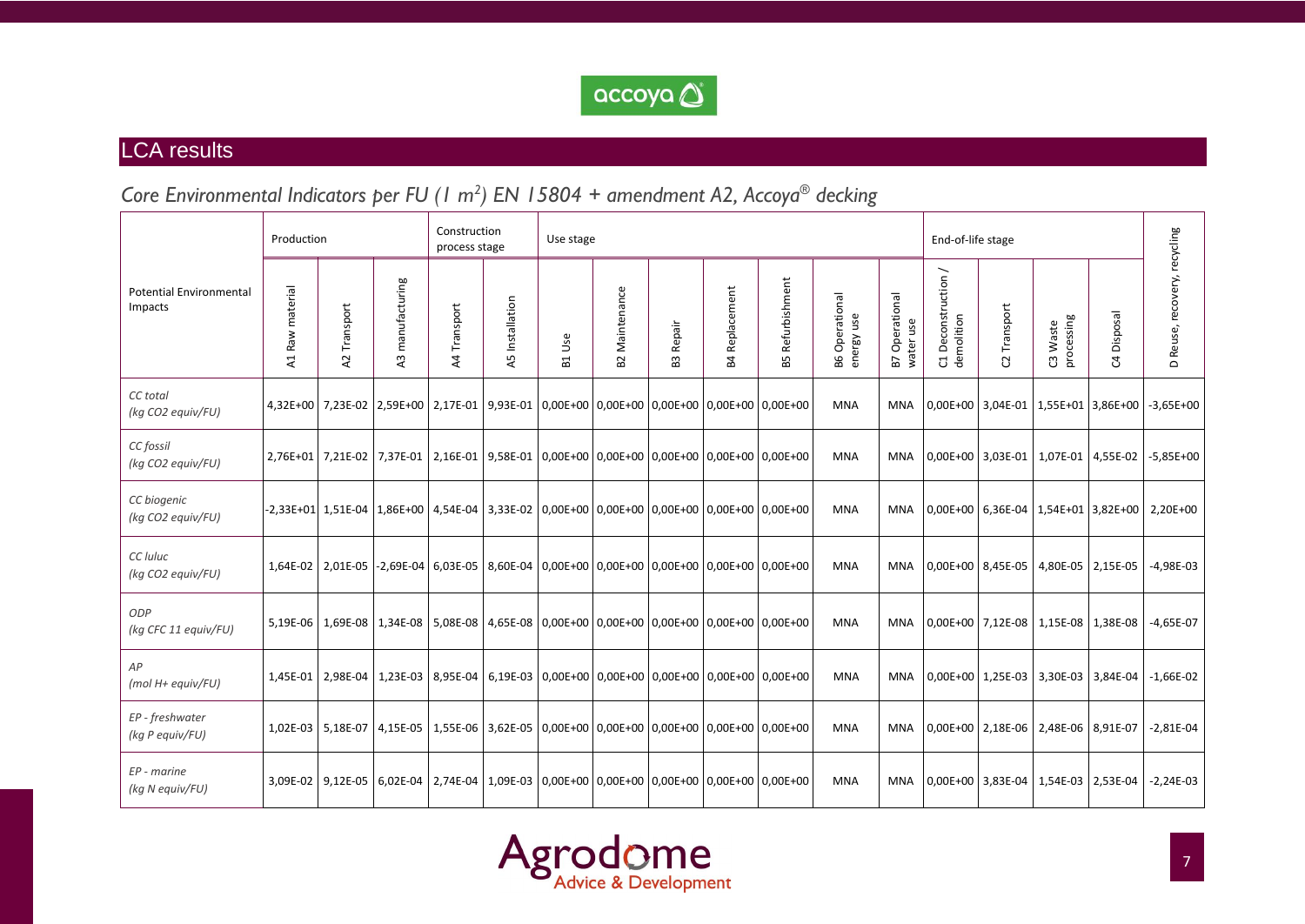

| EP - terrestrial<br>(mol N equiv/FU)    |  | 3,34E-01   1,01E-03   6,93E-03   3,02E-03   1,24E-02   0,00E+00   0,00E+00   0,00E+00   0,00E+00   0,00E+00 |  |  |  | <b>MNA</b> |     |                                         | MNA 0,00E+00 4,23E-03 1,76E-02 1,44E-03         | $-2,43E-02$ |
|-----------------------------------------|--|-------------------------------------------------------------------------------------------------------------|--|--|--|------------|-----|-----------------------------------------|-------------------------------------------------|-------------|
| POCP<br>(kg NMVOC equiv/FU)             |  | 1,05E-01 3,23E-04 1,62E-03 9,69E-04 3,46E-03 0,00E+00 0,00E+00 0,00E+00 0,00E+00 0,00E+00                   |  |  |  | MNA        |     |                                         | MNA   0,00E+00   1,36E-03   4,60E-03   5,13E-04 | $-7,11E-03$ |
| <b>ADP Elements</b><br>(kg Sb equiv/FU) |  | 3,35E-04   1,69E-07   5,60E-06   5,07E-07   3,56E-05   0,00E+00   0,00E+00   0,00E+00   0,00E+00   0,00E+00 |  |  |  | <b>MNA</b> |     | MNA 0,00E+00 7,11E-07 3,30E-07 1,50E-07 |                                                 | $-1,15E-05$ |
| ADP fossil fuels (MJ/FU)                |  | 6,36E+02   1,12E+00   6,94E+00   3,37E+00   1,06E+01   0,00E+00   0,00E+00   0,00E+00   0,00E+00   0,00E+00 |  |  |  | <b>MNA</b> |     |                                         | MNA   0,00E+00   4,72E+00   1,14E+00   1,06E+00 | $-1,03E+02$ |
| WDP $(m^3$ water eq<br>deprived /FU)    |  | 3,87E+01   3,58E-03   9,15E-02   1,07E-02   2,69E-01   0,00E+00   0,00E+00   0,00E+00   0,00E+00   0,00E+00 |  |  |  | <b>MNA</b> | MNA |                                         | 0,00E+00 1,50E-02 2,32E-02 4,55E-02             | $-6,18E-01$ |

CC total = Climate Change total; CC fossil = Climate Change fossil; CC biogenic= Climate Change biogenic; CC-luluc = Climate Change land use and land use change; ODP = Ozone Depletion Potential; AP = Acidification Potential for Soil and Water; EP = Eutrophication Potential; POCP = Photochemical Ozone Creation; ADPE = Abiotic Depletion Potential – Elements; ADPF = Abiotic Depletion Potential – Fossil Fuels; WDP = water use (Water (user) deprivation potential, deprivation-weighted water consumption)

## *Additional Environmental Indicators per FU (1 m 2 ) EN 15804 +A2, Accoya® decking*

| <b>Additional Impact</b><br>Categories | Production                                     |                        |                                 | Construction<br>process |                    | Use stage                |                                                                                                  |              |                   |                     |                                    |                                  | End-of-life stage                              |                |                          |             |                                    |
|----------------------------------------|------------------------------------------------|------------------------|---------------------------------|-------------------------|--------------------|--------------------------|--------------------------------------------------------------------------------------------------|--------------|-------------------|---------------------|------------------------------------|----------------------------------|------------------------------------------------|----------------|--------------------------|-------------|------------------------------------|
|                                        | na<br>Tai<br>ate<br>≷<br>æ<br>$\mathbf -$<br>⋖ | pas<br>ਨੋ<br>$\lambda$ | manufacturing<br>$\overline{a}$ | Transport<br>\$         | Installation<br>45 | æ<br>$\blacksquare$<br>≃ | ප<br>han<br>완<br>Maint<br>53                                                                     | Repair<br>53 | Replacement<br>S4 | Refurbishment<br>55 | Operational<br>use<br>energy<br>86 | Operational<br>use<br>water<br>5 | Deconstruction<br>C1 Deconstru<br>/ demolition | Transport<br>G | processing<br>Waste<br>ෆ | C4 Disposal | recovery,<br>D Reuse,<br>recycling |
| PM (disease incidence)                 | 6,27E-07                                       |                        |                                 |                         |                    |                          | 6,49E-09   8,03E-09   1,95E-08   8,22E-08   0,00E+00   0,00E+00   0,00E+00   0,00E+00   0,00E+00 |              |                   |                     | MNA                                | MNA                              | 0,00E+00 2,73E-08 2,58E-08 7,35E-09            |                |                          |             | 2,25E-08                           |
| IRHH (kg U235 eg/FU)                   | 1,26E+00                                       |                        |                                 |                         |                    |                          | 4,93E-03 -2,37E-02 1,48E-02 3,20E-02 0,00E+00 0,00E+00 0,00E+00 0,00E+00 0,00E+00                |              |                   |                     | MNA                                | MNA                              | 0,00E+00 2,07E-02 3,01E-03 4,16E-03            |                |                          |             | $-5,14E-01$                        |
| ETF (CTUe/FU)                          | 6,18E+02                                       |                        |                                 |                         |                    |                          | 8,62E-01   1,20E+01   2,59E+00   3,36E+01   0,00E+00   0,00E+00   0,00E+00   0,00E+00   0,00E+00 |              |                   |                     | MNA                                | <b>MNA</b>                       | 0,00E+00 3,62E+00 2,33E+00 1,03E+00            |                |                          |             | $-4,04E+01$                        |

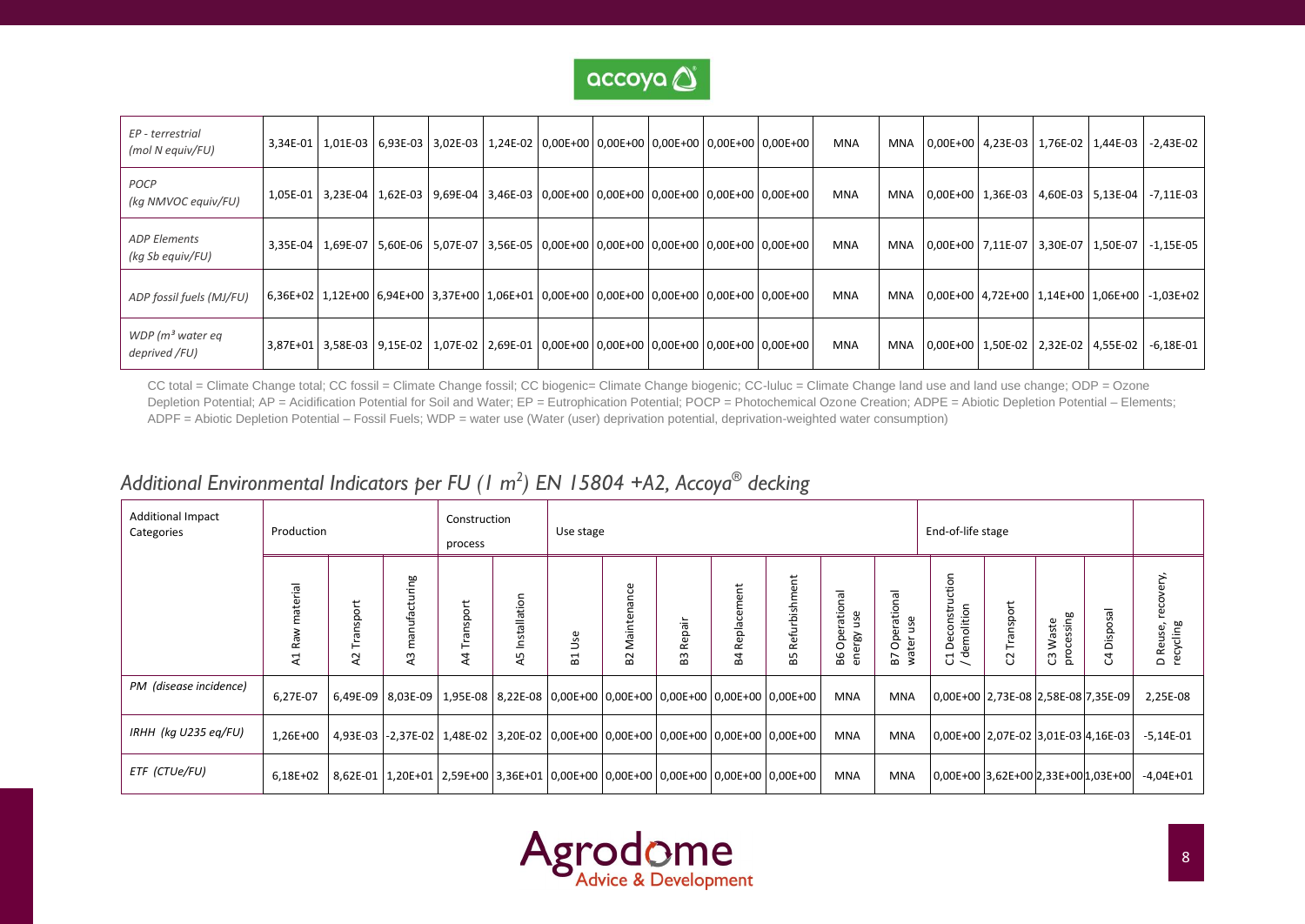

| HTCE (CTUh/FU)                                 | 1,34E-08 |                                                                                                         |  | 2,67E-11 5,45E-10 8,01E-11 2,12E-08 0,00E+00 0,00E+00 0,00E+00 0,00E+00 0,00E+00 |  |  | MNA        | <b>MNA</b> | 0,00E+00 1,12E-10 3,16E-09 3,62E-11 |  | $-5,40E-09$ |
|------------------------------------------------|----------|---------------------------------------------------------------------------------------------------------|--|----------------------------------------------------------------------------------|--|--|------------|------------|-------------------------------------|--|-------------|
| HTnCE (CTUh/FU)                                | 3,60E-07 | 9,27E-10   5,66E-09   2,78E-09   2,53E-08   0,00E+00   0,00E+00   0,00E+00   0,00E+00   0,00E+00        |  |                                                                                  |  |  | MNA        | <b>MNA</b> | 0,00E+00 3,90E-09 9,08E-09 1,02E-09 |  | $-3.58E-08$ |
| Land Use Related<br>impacts<br>(dimensionless) | 8.22E+01 | $(1,29E+00)$ $(2,09E+00)$ $(3,87E+00)$ $(6,24E+00)$ $(0,00E+00)$ $(0,00E+00)$ $(0,00E+00)$ $(0,00E+00)$ |  |                                                                                  |  |  | <b>MNA</b> | <b>MNA</b> | 0,00E+00 5,42E+00 3,43E-01 2,52E+00 |  | 1.94E+02    |

HTCE = Human Toxicity – cancer effects; HTnCE = Human Toxicity – non cancer effects; ETF = Ecotoxicity – freshwater; (potential comparative toxic unit)

PM = Particulate Matter (Potential incidence of disease due to PM emissions );

IRHH = Ionizing Radiation – human health effects (Potential Human exposure efficiency relative to U235 );

## *Parameters describing resource use per FU (1 m 2 ) EN 15804 +A2, Accoya® decking*

|                                       | Production                        |                             |                                  | Construction                                                                 |                 | Use stage          |                   |                  |                       |                         |                              |                                       | End-of-life stage                             |                                     |                        |             |                                               |
|---------------------------------------|-----------------------------------|-----------------------------|----------------------------------|------------------------------------------------------------------------------|-----------------|--------------------|-------------------|------------------|-----------------------|-------------------------|------------------------------|---------------------------------------|-----------------------------------------------|-------------------------------------|------------------------|-------------|-----------------------------------------------|
| Resource Use                          | material<br>Raw<br>$\overline{z}$ | Transport<br>$\overline{A}$ | manufacturing<br>$\overline{43}$ | Transport<br>$\overline{4}$                                                  | A5 Installation | Use<br>$E_{\rm d}$ | Maintenance<br>B2 | <b>B3 Repair</b> | <b>B4 Replacement</b> | <b>B5 Refurbishment</b> | B6 Operational<br>energy use | Operational<br>use<br>B7 Ope<br>water | Deconstruction<br>C1 Deconsuu<br>/ demolition | Transport<br>S.                     | C3 Waste<br>processing | C4 Disposal | recovery,<br>D Reuse,<br>recycling            |
| PERE (MJ/FU, net<br>calorific value)  |                                   |                             | 2,83E+01 1,37E-02 1,19E+00       | 4,11E-02 3,26E+00 0,00E+00 0,00E+00 0,00E+00 0,00E+00 0,00E+00               |                 |                    |                   |                  |                       |                         | <b>MNA</b>                   | <b>MNA</b>                            |                                               | 0,00E+00 5,77E-02 6,27E-02 1,88E-02 |                        |             | $-4,26E+01$                                   |
| PERM (MJ/FU, net<br>calorific value)  |                                   |                             | $0.00E+00$ 0.00E+00 0.00E+00     | $0,00E+00$   0,00E+00   0,00E+00   0,00E+00   0,00E+00   0,00E+00   0,00E+00 |                 |                    |                   |                  |                       |                         | <b>MNA</b>                   | <b>MNA</b>                            |                                               |                                     |                        |             | 0,00E+00 0,00E+00 0,00E+00 0,00E+00 0,00E+00  |
| PERT (MJ/FU, net<br>calorific value)  |                                   | 2,83E+01 1,37E-02 1,19E+00  |                                  | 4,11E-02 3,26E+00 0,00E+00 0,00E+00 0,00E+00 0,00E+00 0,00E+00               |                 |                    |                   |                  |                       |                         | <b>MNA</b>                   | <b>MNA</b>                            |                                               | 0,00E+00 5,77E-02 6,27E-02 1,88E-02 |                        |             | $-4,26E+01$                                   |
| PENRE (MJ/FU, net<br>calorific value) |                                   |                             | 6,93E+02 1,19E+00 7,42E+00       | 3,58E+00   1,14E+01   0,00E+00   0,00E+00   0,00E+00   0,00E+00   0,00E+00   |                 |                    |                   |                  |                       |                         | <b>MNA</b>                   | <b>MNA</b>                            |                                               |                                     |                        |             | 0,00E+00 5,02E+00 1,23E+00 1,13E+00 -1,15E+02 |
| PENRM (MJ/FU, net<br>calorific value) |                                   |                             | 0,00E+00 0,00E+00 0,00E+00       | $0,00E+00$ 0,00E+00 0,00E+00 0,00E+00 0,00E+00 0,00E+00 0,00E+00             |                 |                    |                   |                  |                       |                         | <b>MNA</b>                   | <b>MNA</b>                            |                                               |                                     |                        |             | 0,00E+00 0,00E+00 0,00E+00 0,00E+00 0,00E+00  |

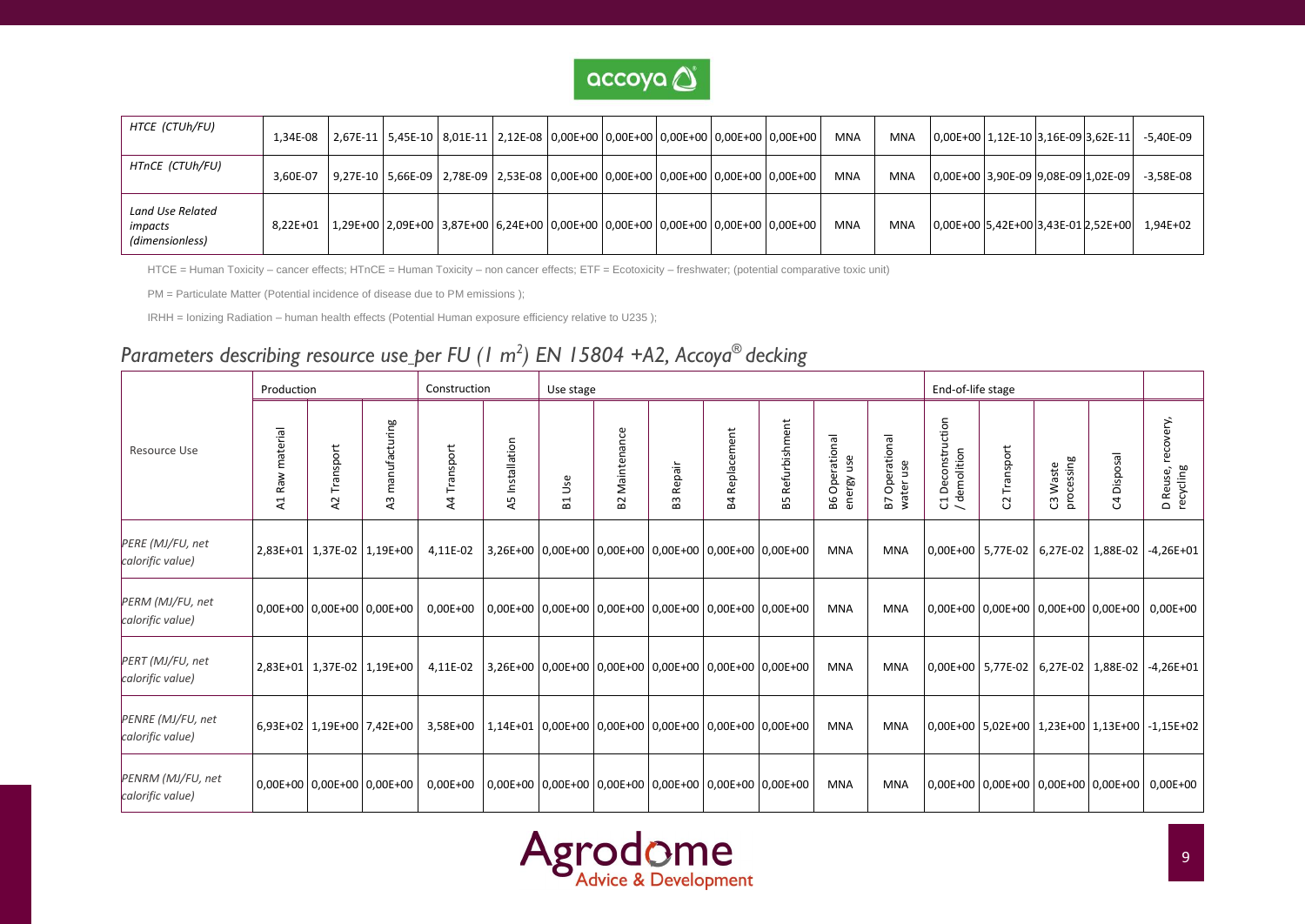

| PENRT (MJ/FU, net<br>calorific value) |  | 6,93E+02 1,19E+00 7,42E+00     | 3,58E+00                                                                     | 1,14E+01 0,00E+00 0,00E+00 0,00E+00 0,00E+00 0,00E+00 |  |                                                                 |  | <b>MNA</b> | <b>MNA</b> |  |                                           | 0,00E+00   5,02E+00   1,23E+00   1,13E+00   -1,15E+02 |
|---------------------------------------|--|--------------------------------|------------------------------------------------------------------------------|-------------------------------------------------------|--|-----------------------------------------------------------------|--|------------|------------|--|-------------------------------------------|-------------------------------------------------------|
| SM (kg/FU)                            |  | 0,00E+00 0,00E+00 0,00E+00     | 0,00E+00 0,00E+00 0,00E+00 0,00E+00 0,00E+00 0,00E+00 0,00E+00               |                                                       |  |                                                                 |  | <b>MNA</b> | MNA        |  |                                           | 0,00E+00   0,00E+00   0,00E+00   0,00E+00   0,00E+00  |
| RSF (MJ/FU, net calorific<br>value)   |  | 0,00E+00 0,00E+00 0,00E+00     | $0,00E+00$ 0,00E+00 0,00E+00 0,00E+00 0,00E+00 0,00E+00 0,00E+00             |                                                       |  |                                                                 |  | <b>MNA</b> | MNA        |  |                                           | 0,00E+00 0,00E+00 0,00E+00 0,00E+00 0,00E+00          |
| NRSF (MJ/FU, net<br>calorific value)  |  | $0,00E+00$ 0.00E+00 0.00E+00   | $0,00E+00$   0,00E+00   0,00E+00   0,00E+00   0,00E+00   0,00E+00   0,00E+00 |                                                       |  |                                                                 |  | <b>MNA</b> | MNA        |  |                                           | 0,00E+00 0,00E+00 0,00E+00 0,00E+00 0,00E+00          |
| $FW$ (m <sup>3</sup> water eq/FU)     |  | 9,82E-01   1,20E-04   7,44E-03 | 3,60E-04                                                                     |                                                       |  | 7,29E-03   0,00E+00   0,00E+00   0,00E+00   0,00E+00   0,00E+00 |  | <b>MNA</b> | <b>MNA</b> |  | 0,00E+00   5,04E-04   5,00E-03   1,09E-03 | $-5,01E-02$                                           |

PERE = use of renewable primary energy excluding renewable primary energy resources used as raw materials; PERM = Use of renewable primary energy resources used as raw materials; PERT = Total use of renewable primary energy resources; PENRE = Use of non-renewable primary energy excluding non-renewable primary energy resources used as raw materials; PENRM = Use of non-renewable primary energy resources used as raw materials; PENRT = Total use of non-renewable primary energy resources; SM = Use of secondary material; RSF = Use of renewable secondary fuels; NRSF = Use of non-renewable secondary fuels; FW = Net use of fresh water

## *Environmental information describing output flows and waste categories per FU (1 m 2 ) EN 15804 +A2, Accoya® decking*

|                                                      | Production                  |                              |                                     | Construction<br>process stage                                                                               |                  | Use stage                             |                              |                         |                        |                     |                                   |                                                          | End-of-life stage                                     |                               |                                  |                        |                                              |
|------------------------------------------------------|-----------------------------|------------------------------|-------------------------------------|-------------------------------------------------------------------------------------------------------------|------------------|---------------------------------------|------------------------------|-------------------------|------------------------|---------------------|-----------------------------------|----------------------------------------------------------|-------------------------------------------------------|-------------------------------|----------------------------------|------------------------|----------------------------------------------|
| <b>Waste Categories &amp;</b><br><b>Output Flows</b> | aterial<br>శ<br>œ<br>H<br>⋖ | σrt<br>œ<br>⊢<br>$\sim$<br>⋖ | ufacturing<br>ā<br>Ε<br>$\sim$<br>⋖ | nsport<br>σ<br>⋖                                                                                            | nstallation<br>⋖ | æ<br>⊃<br>$\mathbf -$<br>$\mathbf{a}$ | ٻم<br><br>$\sim$<br>$\omega$ | ă<br>90<br>œ<br>S<br>co | epla<br>$\propto$<br>മ | Refurbishment<br>55 | Operationa<br>use<br>energy<br>98 | ater<br>ational<br>৯<br>å<br>$\mathbf \omega$<br>57<br>3 | ╮<br>Deconstruction<br>molition<br>ರ<br>ዳ             | Transport<br>$\sim$<br>$\cup$ | sing<br>ā<br>aste<br>≷<br>ω<br>ပ | osal<br>Disp<br>$\cup$ | recovery,<br>recycling<br>Reuse,<br>$\Omega$ |
| Hazardous waste disposed<br>(kg/FU)                  |                             |                              |                                     | 6,71E-04 2,71E-06 8,25E-06 8,13E-06 7,61E-06 0,00E+00 0,00E+00 0,00E+00 0,00E+00 0,00E+00                   |                  |                                       |                              |                         |                        |                     | <b>MNA</b>                        | <b>MNA</b>                                               | 0,00E+00   1,14E-05   2,61E-06   1,60E-06   -4,07E-05 |                               |                                  |                        |                                              |
| Non-hazardous waste<br>disposed (kg/FU)              |                             |                              |                                     | 2,07E+00   9,79E-02   5,38E-01   2,94E-01   1,28E+00   0,00E+00   0,00E+00   0,00E+00   0,00E+00   0,00E+00 |                  |                                       |                              |                         |                        |                     | MNA                               | MNA                                                      | 0,00E+00   4,12E-01   7,03E-02   4,25E+00 - 2,99E-01  |                               |                                  |                        |                                              |

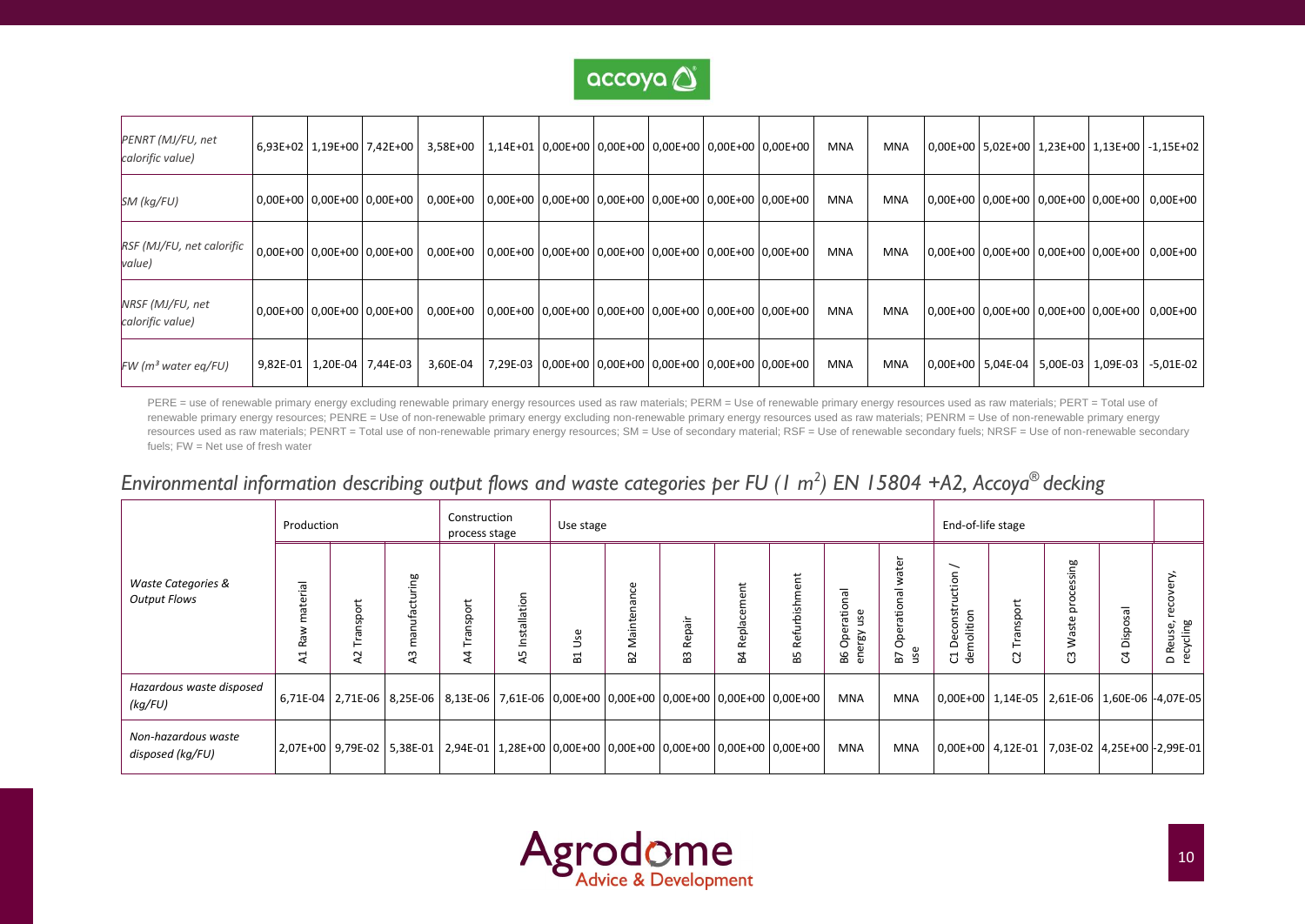

| Radioactive waste<br>disposed (kg/FU)    | 1,35E-03 7,70E-06 -1,29E-05 2,31E-05 2,78E-05 0,00E+00 0,00E+00 0,00E+00 0,00E+00 0,00E+00         |  |  |  |  | <b>MNA</b> | MNA | 0,00E+00 3,24E-05 3,05E-06 6,32E-06 -4,33E-04 |  |  |
|------------------------------------------|----------------------------------------------------------------------------------------------------|--|--|--|--|------------|-----|-----------------------------------------------|--|--|
| Components for reuse<br>(kq/FU)          | 0,00E+00 0,00E+00 0,00E+00 0,00E+00 0,00E+00 0,00E+00 0,00E+00 0,00E+00 0,00E+00 0,00E+00 0,00E+00 |  |  |  |  | <b>MNA</b> | MNA | 0,00E+00 0,00E+00 0,00E+00 0,00E+00 0,00E+00  |  |  |
| Materials for recycling<br>(kq/FU)       | 0,00E+00 0,00E+00 0,00E+00 0,00E+00 0,00E+00 0,00E+00 0,00E+00 0,00E+00 0,00E+00 0,00E+00 0,00E+00 |  |  |  |  | <b>MNA</b> | MNA | 0,00E+00 0,00E+00 1,31E+00 0,00E+00 0,00E+00  |  |  |
| Materials for energy<br>recovery (kg/FU) | 0,00E+00 0,00E+00 0,00E+00 0,00E+00 0,00E+00 0,00E+00 0,00E+00 0,00E+00 0,00E+00 0,00E+00 0,00E+00 |  |  |  |  | <b>MNA</b> | MNA | 0,00E+00 0,00E+00 0,00E+00 0,00E+00 0,00E+00  |  |  |
| <b>Exported energy Heat</b><br>(MJ/FU)   | 0,00E+00 0,00E+00 3,09E+00 0,00E+00 0,00E+00 0,00E+00 0,00E+00 0,00E+00 0,00E+00 0,00E+00 0,00E+00 |  |  |  |  | <b>MNA</b> | MNA | 0,00E+00 0,00E+00 0,00E+00 0,00E+00 2,66E+01  |  |  |
| <b>Exported energy Energy</b><br>(MJ/FU) | 0,00E+00 0,00E+00 6,08E+00 0,00E+00 0,00E+00 0,00E+00 0,00E+00 0,00E+00 0,00E+00 0,00E+00 0,00E+00 |  |  |  |  | MNA        | MNA | 0,00E+00 0,00E+00 0,00E+00 0,00E+00 5,21E+01  |  |  |

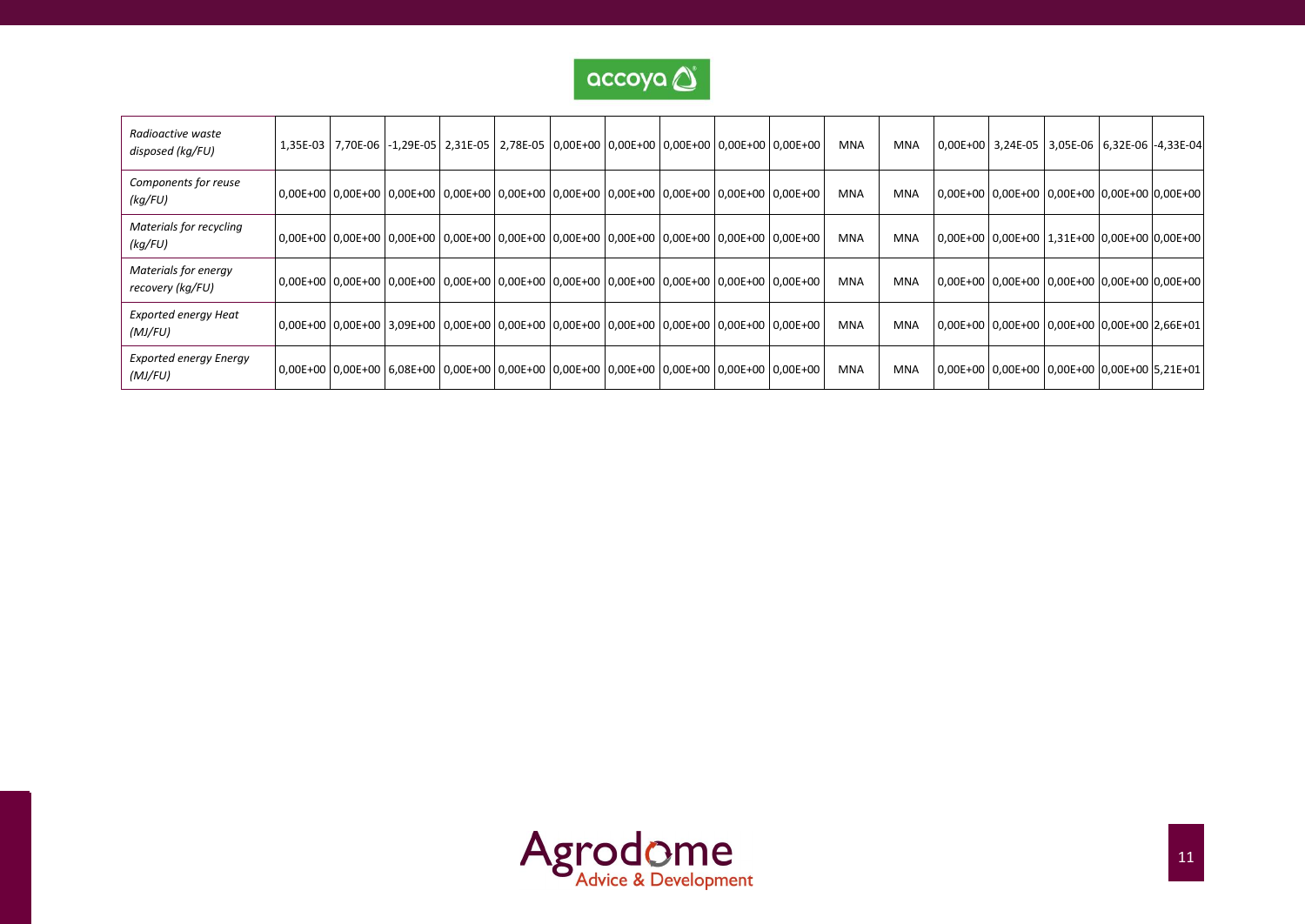

#### Representativeness of the production process

#### Purchase of raw materials

Because Accsys does not have fixed suppliers for additional materials, fixing materials, spruce and foil, data from the Ecoinvent database, version 3.6 and the NMD database version 3.4 were used.

## Data quality

Accsys has handed over the physical and digital documentation and drawings, as well as a material statement with the quantities of material required for the tested element.

Energy consumption of equipment and equipment required to manufacture the product under investigation is based on consumption figures for 2021.

With the exception of the manufacturing phase, standard values have been used where appropriate in accordance with Ecoinvent 3.6. This applies in particular to transport distances, processing in the waste phase and the choice of means of transport. Return transports loaded/unloaded are as per the manufacturer's instructions.

Production processes can change over time. The information used in this LCA of the production process of the element is based on measurements and observations from 2021 (energy, waste percentages, quantities net per element, production volume). Data from supplying companies are all of the most recent date possible.

#### **Accountability**

The LCA study was conducted by Agrodome B.V. in 20

The data provided by Accsys have been extensively discussed with Agrodome B.V.

The final version of the LCA study has been submitted to SGS for external peer review.

The LCA is carried out according to EN 15804 +A1 and +A2 in compliance with the standards from the ISO 14000 series: 14025, 14040 and 14044.

When calculating the environmental impact categories, Simapro, version 9.0.0.49 and environmental data from the Ecoinvent database, version 3.6 are used.

When making calculations in Simapro, the long-term effects (emissions that can occur after 100 years) are not taken into account. The effects of capital goods and infrastructural processes are included.

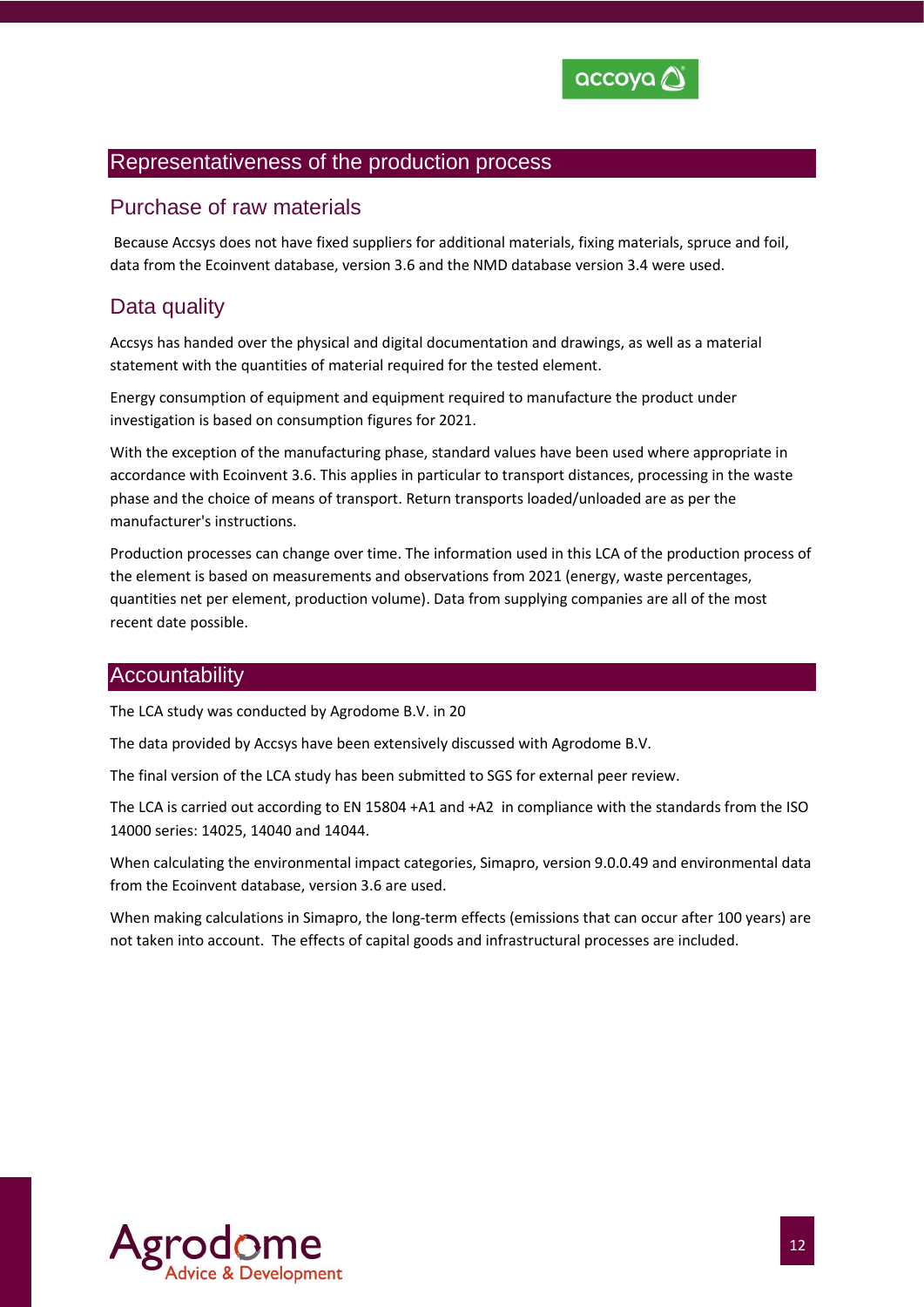

#### References

#### **ISO 14040**

ISO 14040:2006-10, Environmental management - Life cycle assessment - Principles and framework; EN ISO 14040:2006

#### **ISO 14044**

ISO 14044:2006-10, Environmental management - Life cycle assessment - Requirements and guidelines; EN ISO 14040:2006

#### **ISO 14025**

ISO 14025:2011-10: Environmental labels and declarations — Type III environmental declarations — Principles and procedures

#### **EN 15804+A1**

EN 15804+A1: 2013: Sustainability of construction works — Environmental Product Declarations — Core rules for the product category of construction products

#### **EN 15804+A2**

EN 15804+A2: 2019: Sustainability of construction works — Environmental Product Declarations — Core rules for the product category of construction products

#### **Sissy Verspeek and Fred van der Burgh, 2021**

Background report EPD, Life cycle analysis, Accoya® Wood - decking, cladding and sheet pile, Agrodome B.V. Wageningen, The Netherlands